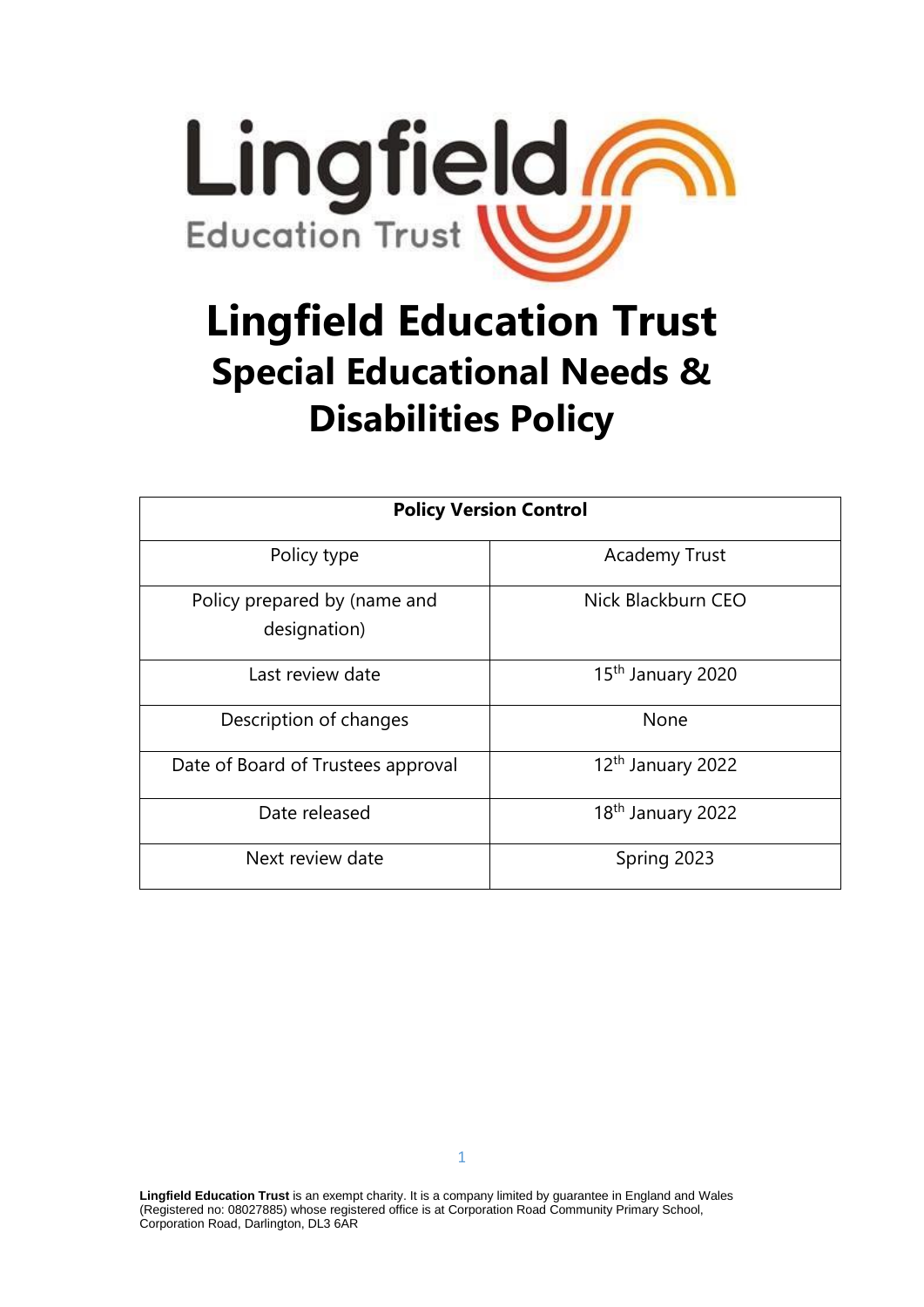## **1. Purpose**

1.1 This policy sets out Lingfield Education Trust's approach to supporting pupils with special educational needs and disabilities (SEND) in each of its schools, including (where applicable) their nursery provision. The policy should be read in conjunction with each school's annual **'SEND Information Report'** which is published on the school's website. The policy is based on the SEND Code of Practice published in July 2014.

# **2. Aim**

2.1 The key aim of the trust and each of its schools is to help all pupils – including those with SEND - to achieve their very best and become successful, wellrounded individuals.

## **3. Objectives**

- 3.1 The objectives of the trust in respect of SEND are:
	- To identify and provide for pupils who have SEND;
	- To work within the guidance of the SEND Code of Practice;
	- To operate a 'whole pupil, whole school' approach to the management and provision of support for SEND;
	- To provide a SENDCO in each school who will have day to day responsibility for the implementation of the SEND Policy in their school;
	- To provide support and advice for all staff working with pupils with SEND;
	- To develop and maintain a partnership approach and high levels of engagement with parents & carers;
	- To ensure access to the curriculum for all pupils.

# **4. Roles and responsibilities**

4.1 Details of the key staff in each school particular responsibilities concerning SEND are provided in the school SEND Information Report.

## **4.2 Special Educational Needs Co-ordinator (SENDCO)**

- 4.2.1 The SENDCO has day to day responsibility for:
	- the operation of the SEND Policy in their school;
	- co-ordinating specific provision made to support individual pupils with SEND, including those who have Education, Health and Care (EHC) plans;
	- providing professional guidance to colleagues;

Trust SEND Policy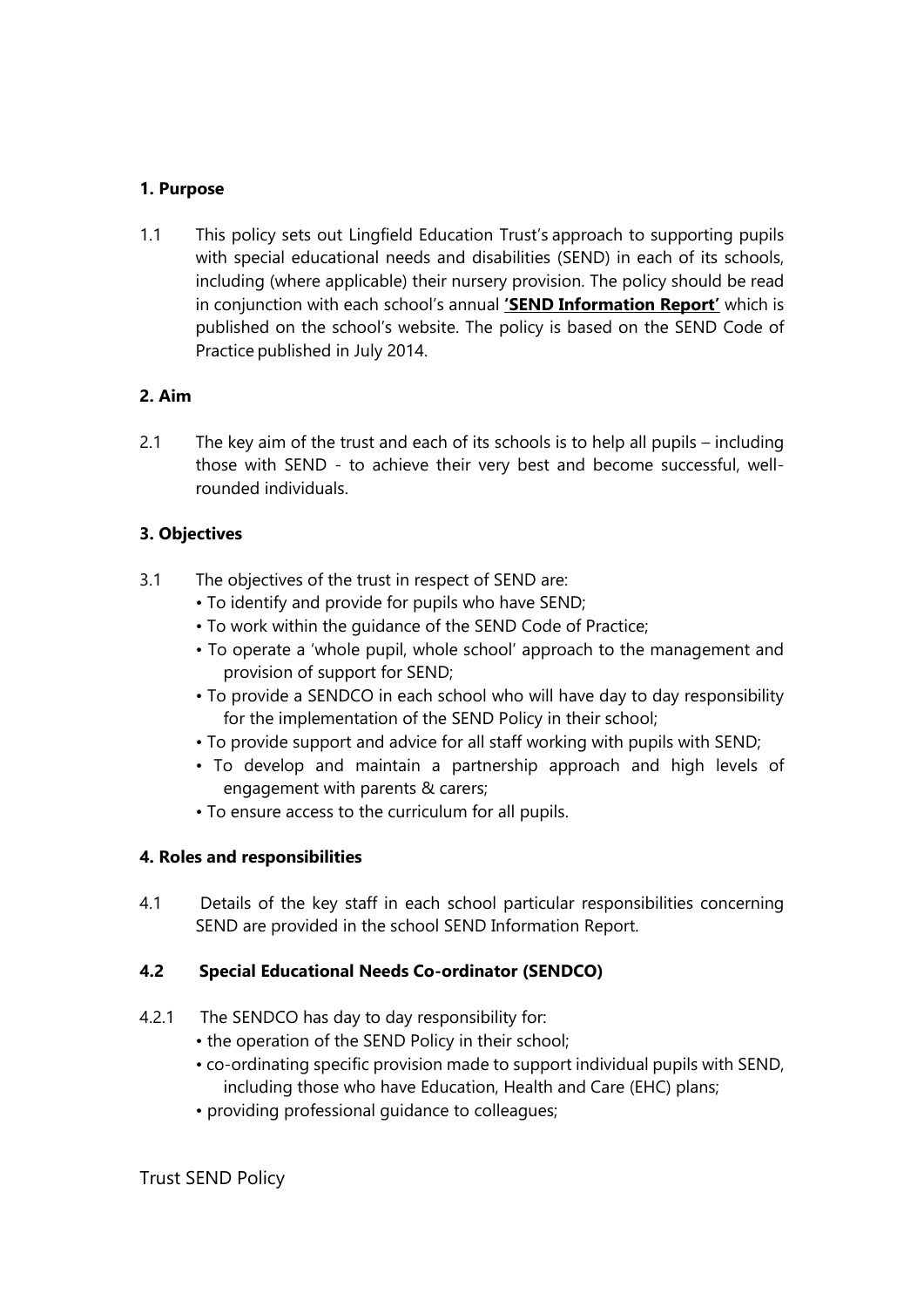- working closely with staff, parents and other agencies in connection with pupils with SEND;
- being aware of the provision in Darlington's Local Offer;
- working with professionals to provide a support role to families to ensure that the school's pupils with SEND receive appropriate support and high quality teaching;
- ensuring that the school's SEND Information Report is reviewed and updated annually, involving parents and pupils.

## **4.3 Executive Head Teacher/ Head Teacher/Head of School**

- 4.3.1 The Executive Head Teacher/ Head Teacher/Head of School of each school has overall responsibility for:
	- ensuring that policies and procedures are fully implemented;
	- ensuring that sufficient resources and time are allocated to enable staff members to discharge their responsibilities in connection with SEND

## **4.4 Board of Trustees**

- 4.4.1 The trust's Board of Trustees has responsibility for:
	- overseeing SEND matters across the trust's schools, including fulfilment of all statutory requirements;
	- monitoring the appropriate implementation of this policy across the trust;

# **4.5 Local Governing Body**

- 4.5.1 Each school's Local Governing Body has responsibility for:
	- identifying a member of the local governing body who will have particular responsibility for overseeing SEND provision;
	- ensuring that arrangements are in place in the school to support pupils with SEND;
	- in conjunction with the Executive Head Teacher/Head Teacher/Head of School, ensuring that the SEND Policy is implemented appropriately within the school;
	- ensuring that the school's 'SEND Information Report' is considered and approved annually;
	- working with the Executive Head Teacher/Head Teacher/Head of School and SENDCO to determine the development of SEND policy and provision, including establishing a clear picture of the resources available in the school;
	- ensuring the school meets its responsibilities under the Equality Act 2010 with regard to admissions, reasonable adjustments and access arrangements

Trust SEND Policy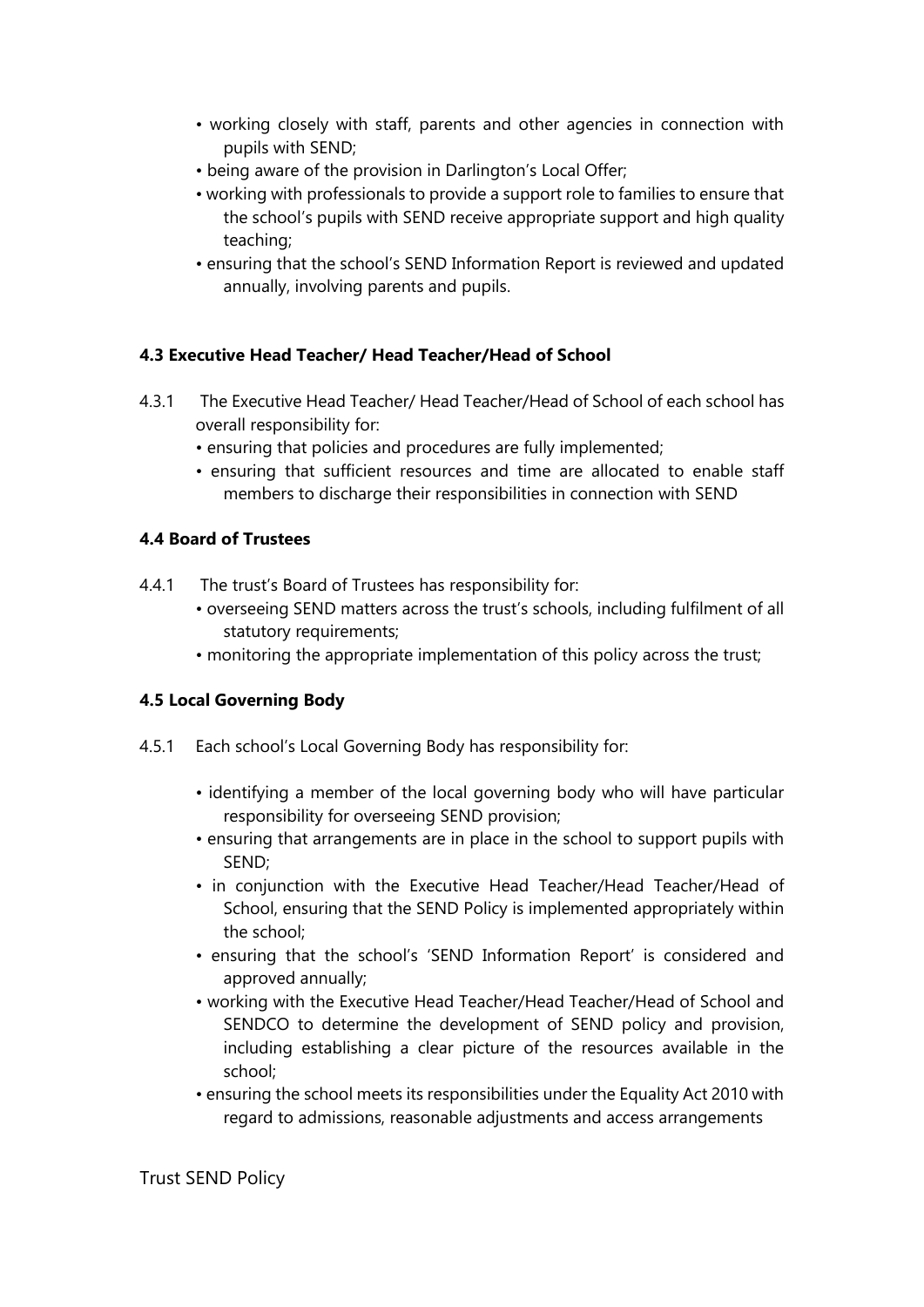#### **5. SEND Information Report**

- 5.1 Each school will review and publish annually a **Special Educational Needs & Disability Information Report**. The trust's SEND Information Report template is designed to meet the statutory requirements for the information to be included, as set out in the Children and Families Act 2014 and the SEND Code of Practice. The report explains how each academy meets the needs of children with special educational needs and disabilities. It will be published on the school website and as part of the relevant Council's 'local offer'.
- 5.2 Specifically, each school's SEND Information Report will address the following:
	- Who do I contact about my child's special educational needs?
	- Which children does the school provide for?
	- Summary of how the school meets the needs of children with SEND and disabilities
	- How does the school identify children's special educational needs
	- How does the school teach and support children with SEND?
	- How will the curriculum and learning environment be matched to my child's/young person's needs?
	- How are parents and carers involved in reviewing children's progress and planning support?
	- How are children involved in reviewing their progress and planning support?
	- How will the school prepare and support my child to transfer to a new school or the next stage of education and life?
	- What training do school staff have?
	- How does the school measure how well it teaches and supports children with SEND?
	- How accessible is the school and how does the school arrange equipment or facilities children need?
	- How will my child/young person be included in activities with other children, including school trips?
	- What support will there be for my child's/young person's overall well-being, and their emotional, mental and social development?
	- What specialist services does the school use to support children and their families?
	- Where can I get information, advice and support?
	- What do I do if I am not happy or if I want to complain?
	- Other relevant policies

## **6. Funding for SEND**

6.1 Each school in the trust has an amount identified within its overall school budget, called the notional SEND budget. This is not a ring-fenced amount. The school provides high quality appropriate support from the whole of the school

Trust SEND Policy